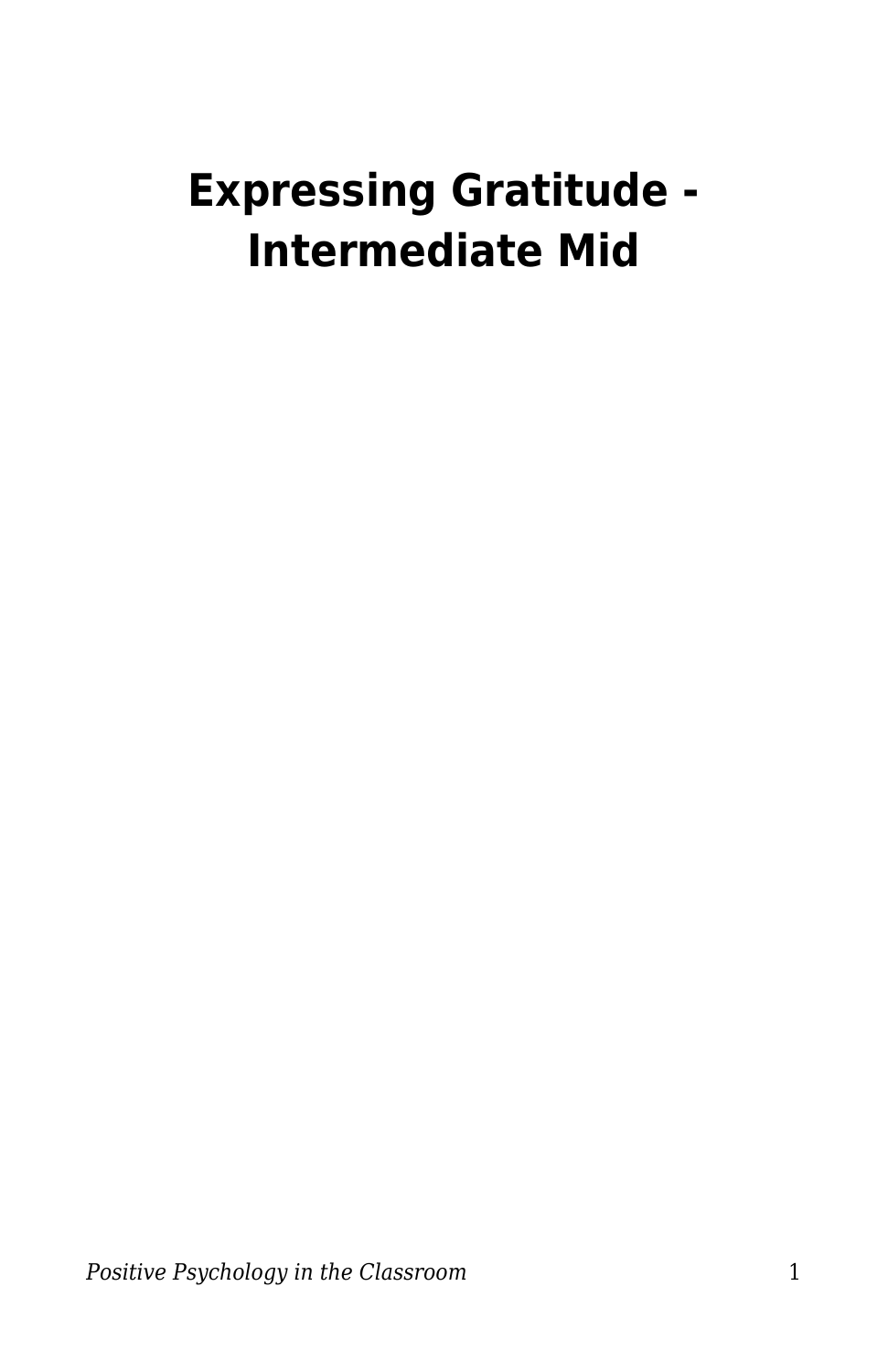# **Lesson Information**

#### **Positive Psychology Learning Outcomes**

Students will...

- 1. recognize positive feelings through talking about the video.
- 2. experience positive feelings through participating in the gratitude experiment.

#### **Language Learning outcomes**

Students will...

- 1. connect content to background knowledge.
- 2. make predictions.

#### **Materials Needed**

- [Gratitude PowerPoint](https://docs.google.com/presentation/d/10dnYezitHWfCTGoZKw2JW-k_pebJzfYe/edit?usp=sharing&ouid=116080163499867744179&rtpof=true&sd=true)
- [Benefits of Gratitude Image](https://positivepsychology.com/wp-content/uploads/The-Benefits-of-Gratitude.png)
- [An Experiment in Gratitude](https://www.youtube.com/watch?v=oHv6vTKD6lg) (only until minute 5:00)
- [5 Ways to Show Gratitude](https://www.youtube.com/watch?v=cheVMy01nRg)
- [It's a Wonderful Life](https://www.youtube.com/watch?v=lxNXtjGY_Us)
- [Story #1](https://gratefulness.org/resource/a-thank-you-to-librarians-who-make-everyone-feel-welcome/)
- $\cdot$  [Story #2](https://www.gratcircle.com/motivational-monday-personal-stories-of-gratitude/)

**Note**: Please make sure you leave at least 15-20 minutes for the last activity. If you need to skip one activity, please skip Activity 2.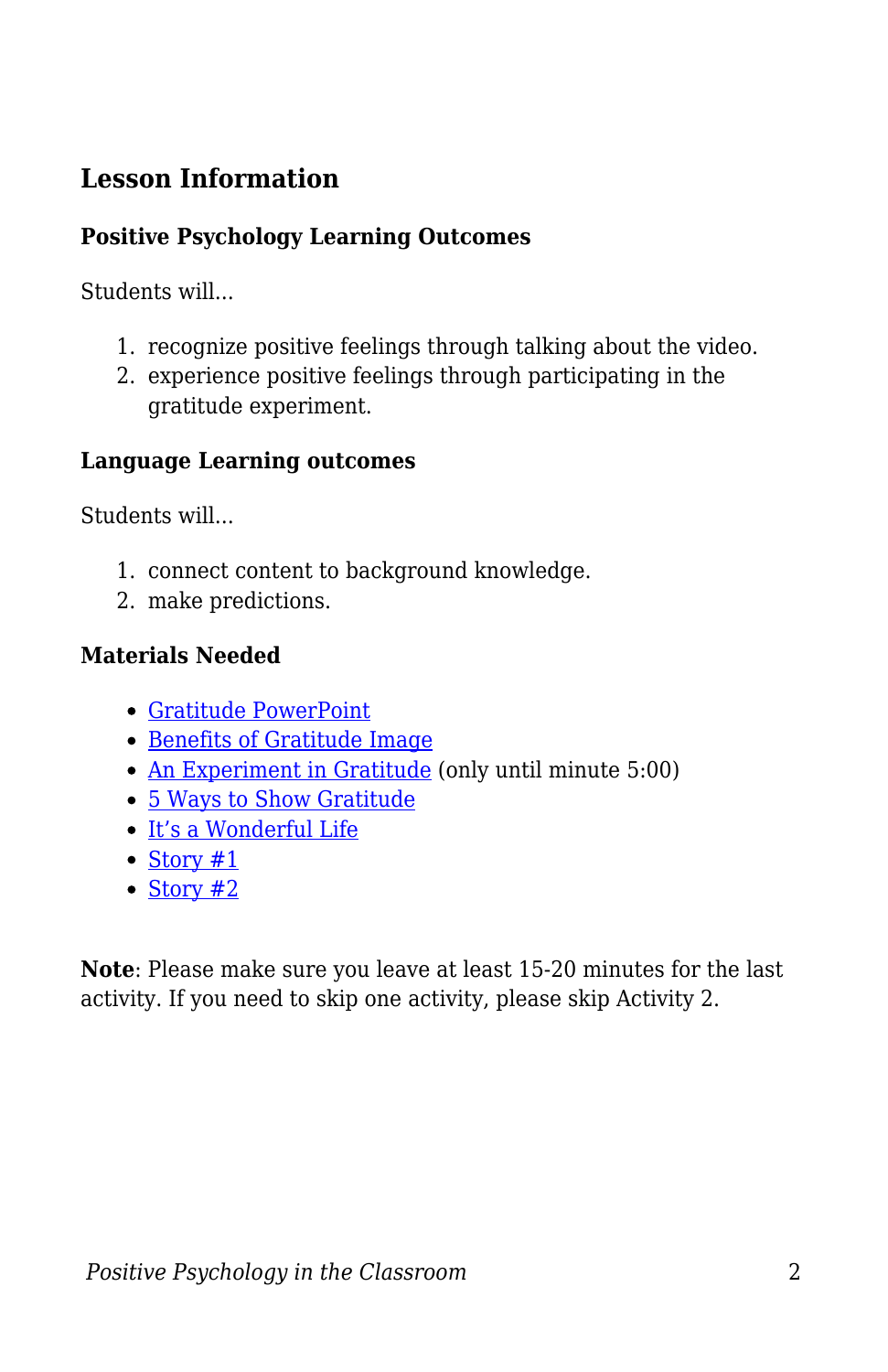# **Overview**

A few weeks ago we discussed the topic of gratitude and today we are continuing that discussion. We are going to watch some videos and do some activities that will increase our knowledge and experience regarding gratitude.

# **Activate Background Knowledge**

Last time, we watched a video and discussed some benefits of gratitude. Do you remember any of those benefits? Display the following image and briefly discuss it.

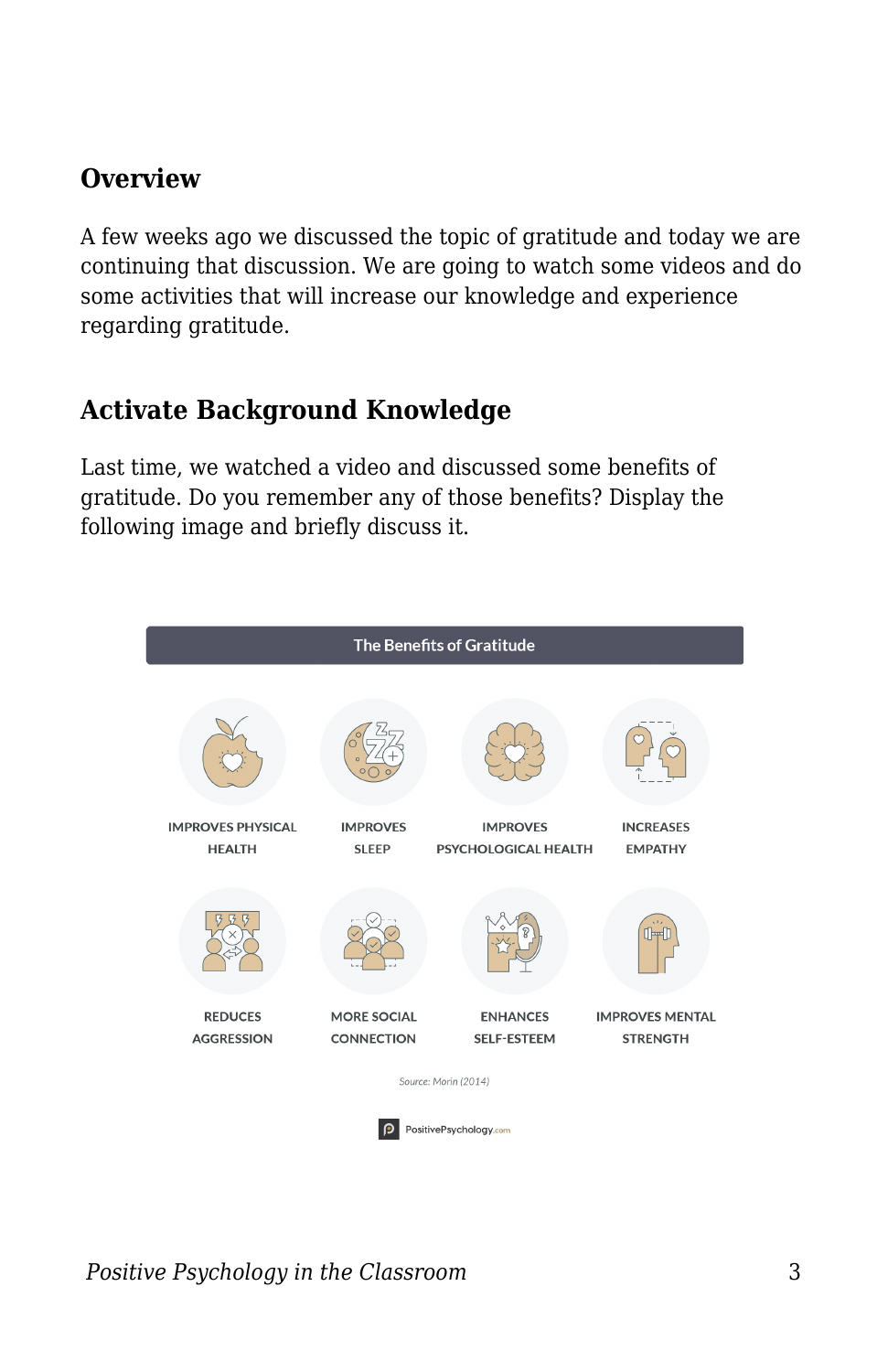Retrieved from: https://positivepsychology.com/gratitude-exercises/

# **Activity 1: Listening/Speaking**

Now that we know that gratitude has many benefits in everyone's life, let's talk about **how** we show gratitude to others.

We are going to watch a video about gratitude.

But first, let's look at the title, "5 Ways to Show Gratitude." Let's make some predictions about what we think we'll hear about in the video. Making predictions is a strategy that helps with listening comprehension.

- How do you think the speech in the video is organized?
- What are some ideas that you think you might hear?

For lower level students, you could have students watch the video as they listen.

For higher level students, you might choose to turn off the video since the words are embedded in the video.

As you listen, what are the 5 ways to show gratitude mentioned in the video? What do they each mean? Take notes. **Show video from 1:02-4:09.**

[5 Ways to Show Gratitude](https://www.youtube.com/watch?v=cheVMy01nRg)

[https://edtechbooks.org/-tft](https://www.youtube.com/watch?v=cheVMy01nRg)

Discussion: With a partner, discuss all five ways to show gratitude.

- What do they each mean?
- Which one takes more effort for you to do?

*Positive Psychology in the Classroom* 4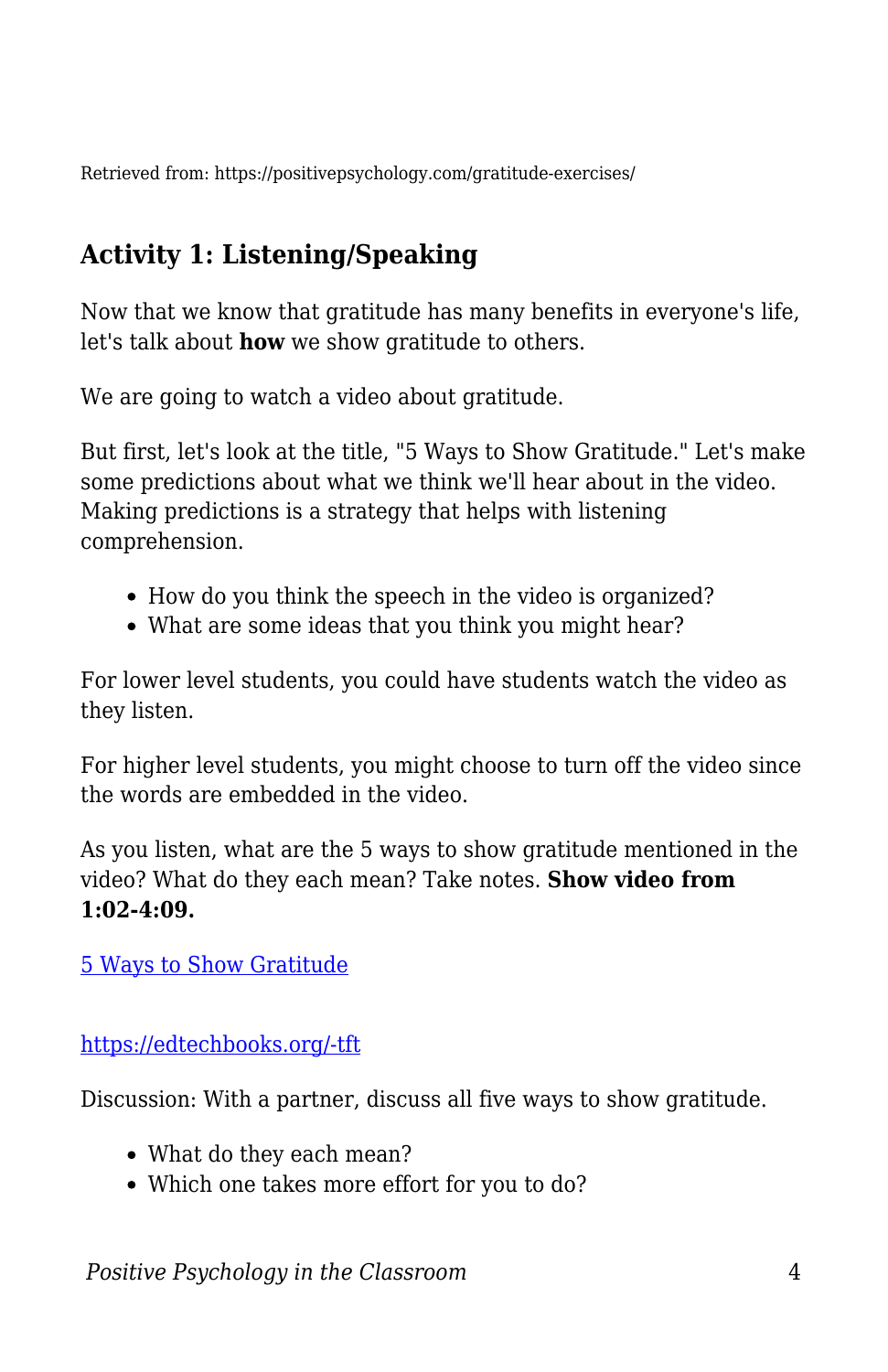• Have you had success with any of them so far?

Share with a partner.

# **Activity 2: Reading/Speaking**

(If you are running short on time, please skip to the next activity)

We are now going to read two stories of people expressing gratitude to others that have been influential in their lives.

Have students work with a partner. Depending on the size of your class, you should have 3-5 groups read one story (Story 1) and 3-5 groups read the other story (Story 2), meaning that half of the class should read Story 1 and the other half should read Story 2. Each partnership reads the story out loud and discusses the following questions:

- What happened in the story?
- How did you feel when you read the story?

Next, pair one partner that read Story 1 with one partner that read Story 2. The students take turns describing their story to each other (make sure they use the past tense)

# **Story 1**

# *"Hola Nancy,*

*Do you remember me? I could never forget you. True, at first I might have been scared of you, guardian at your desk, and too close to the basket of baby books that my son always walked towards when we entered this unbelievable place. The children's book section of the Western Addition public library.*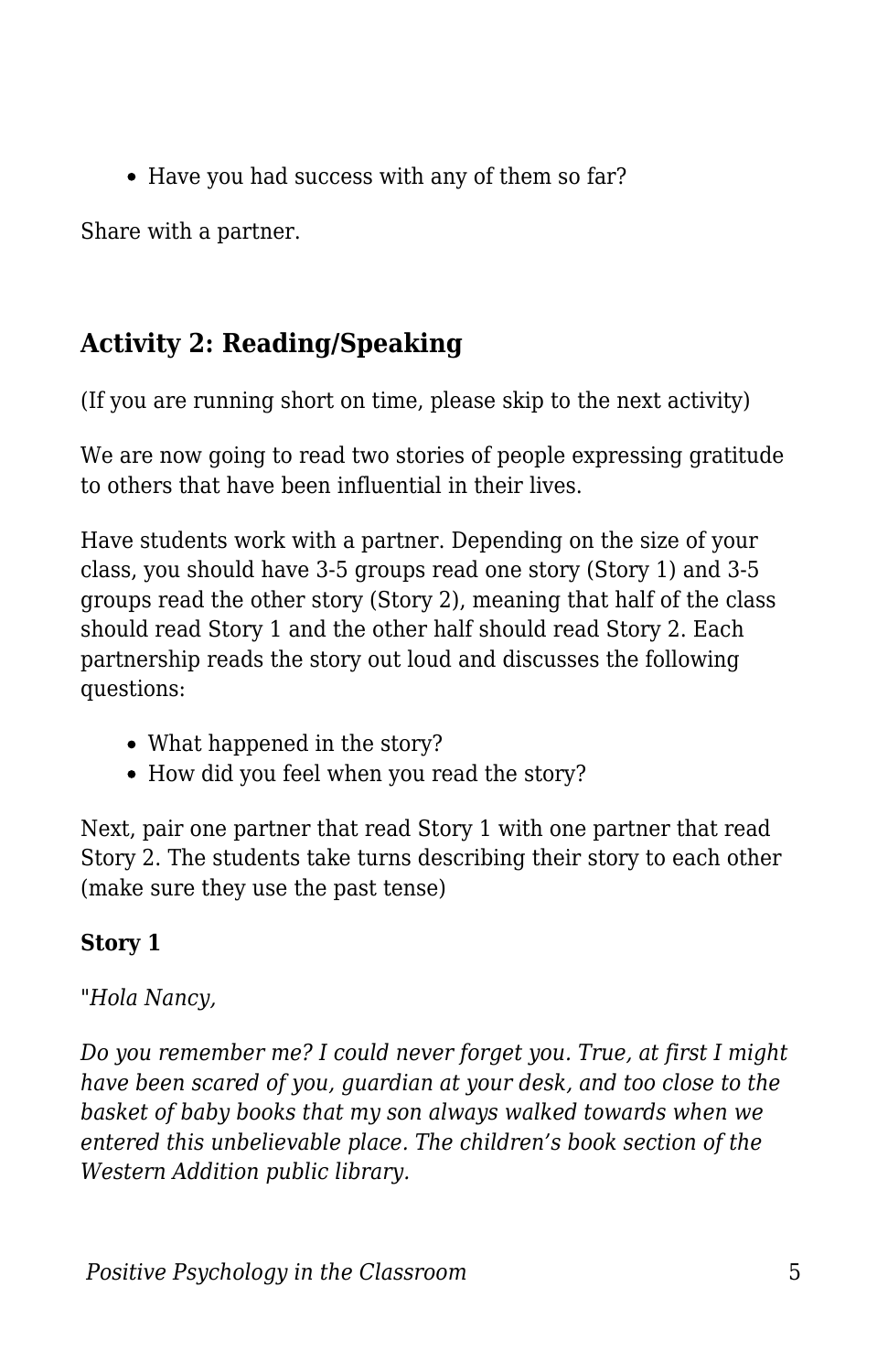*I remember years later, I came to visit you. You told me that my expression had changed. 'How so?' I asked. 'In those days, in those first days, when you and Kelly came to look at books,' you said, 'You always looked sad.'*

*Nancy, I was very sad. I was heartbroken. Feeling the weight of having to raise my son in a country where I didn't know the language. And I could not make myself understood. A place where I felt very alone.*

*At first, I might have been afraid of you. What if I made a mistake? Or broke the library rules? Would you tell us to leave the library because we didn't belong? Instead one day, you talked to me, in English I didn't quite understand, and before we knew, you were giving Kelly a library card.*

*Today, Kelly is a 24-year-old lover of books. And he often helps me review and correct my still imperfect English when I write the children's books I create. Books like the ones you put in my hands. Nancy, ever since the library became my home, and books became my path for growth, you have been an amazing guardian. Thank you."*

*Retrieved from [https://edtechbooks.org/-hRw](https://gratefulness.org/resource/a-thank-you-to-librarians-who-make-everyone-feel-welcome/)*

## **Story 2**

*"I have always been blessed with health, comfort, happiness and joy in my life, however, one of the main things that I'm extremely thankful for is my ability to be able to take care of my parents, especially my mother, during my adult years. We are so blessed that we live with her. From my childhood days, to moving to a new country, starting a new life, getting married, having my first child right up until now with our third one being 8, she has been so instrumental in my life and a guiding light. For me, having my children around her and having them learn some of life's most important principles from her is priceless. Both my wife and I have witnessed what an important role her*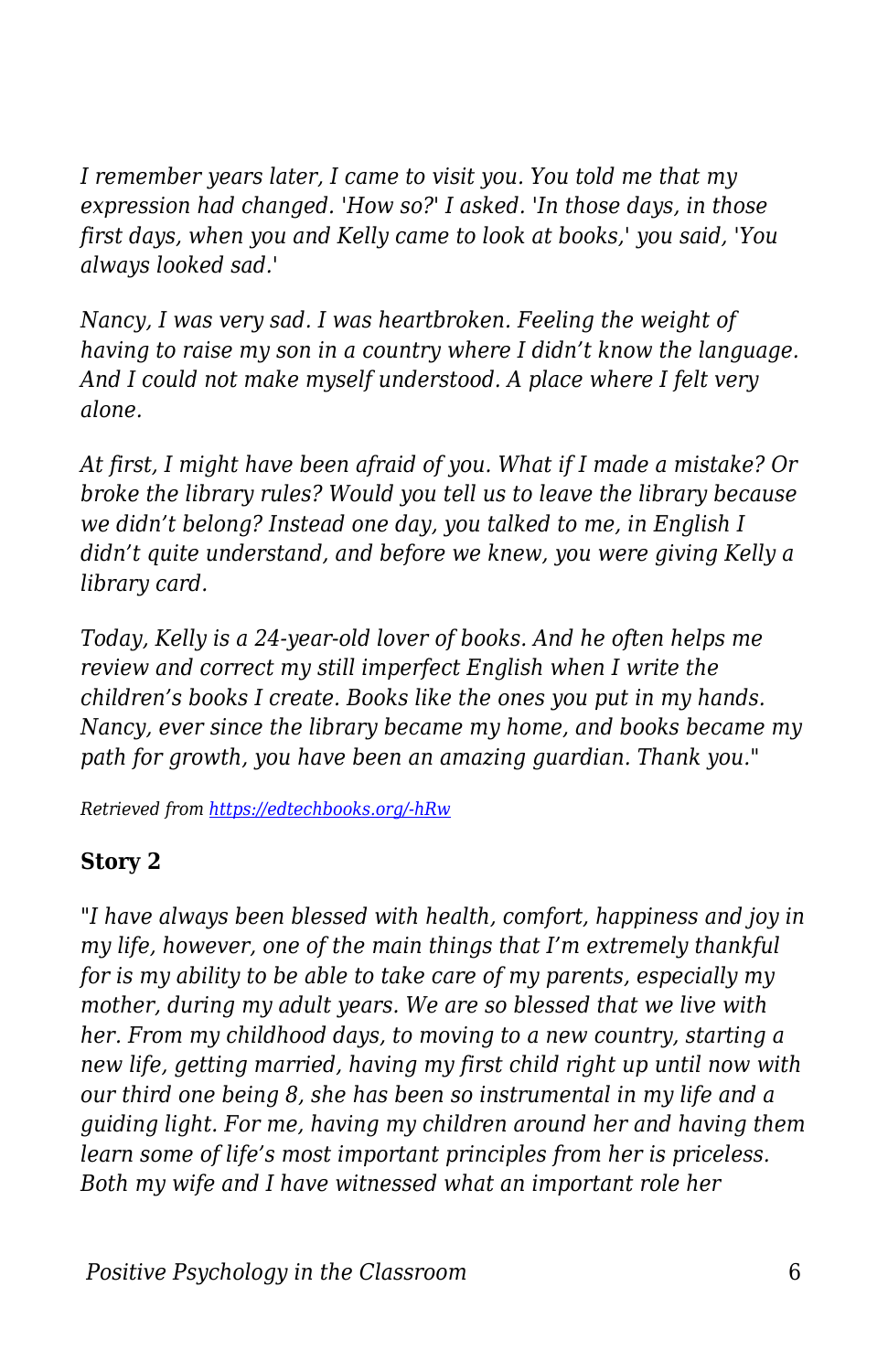*presence has played in our children's life and her impact on their character development, behavior and attitude. We are beyond thankful that we have her every hour in our lives and though her everyday tasks may seem ordinary, for us, she is our one of a kind everyday angel who does nothing but have love and care for everyone around her."*

#### **–Mustafa Masumi**

Retrieved from [https://edtechbooks.org/-sbZZ](https://www.gratcircle.com/motivational-monday-personal-stories-of-gratitude/)

Discuss as a class: How did you feel when you read/heard the stories? What impressed you about each story?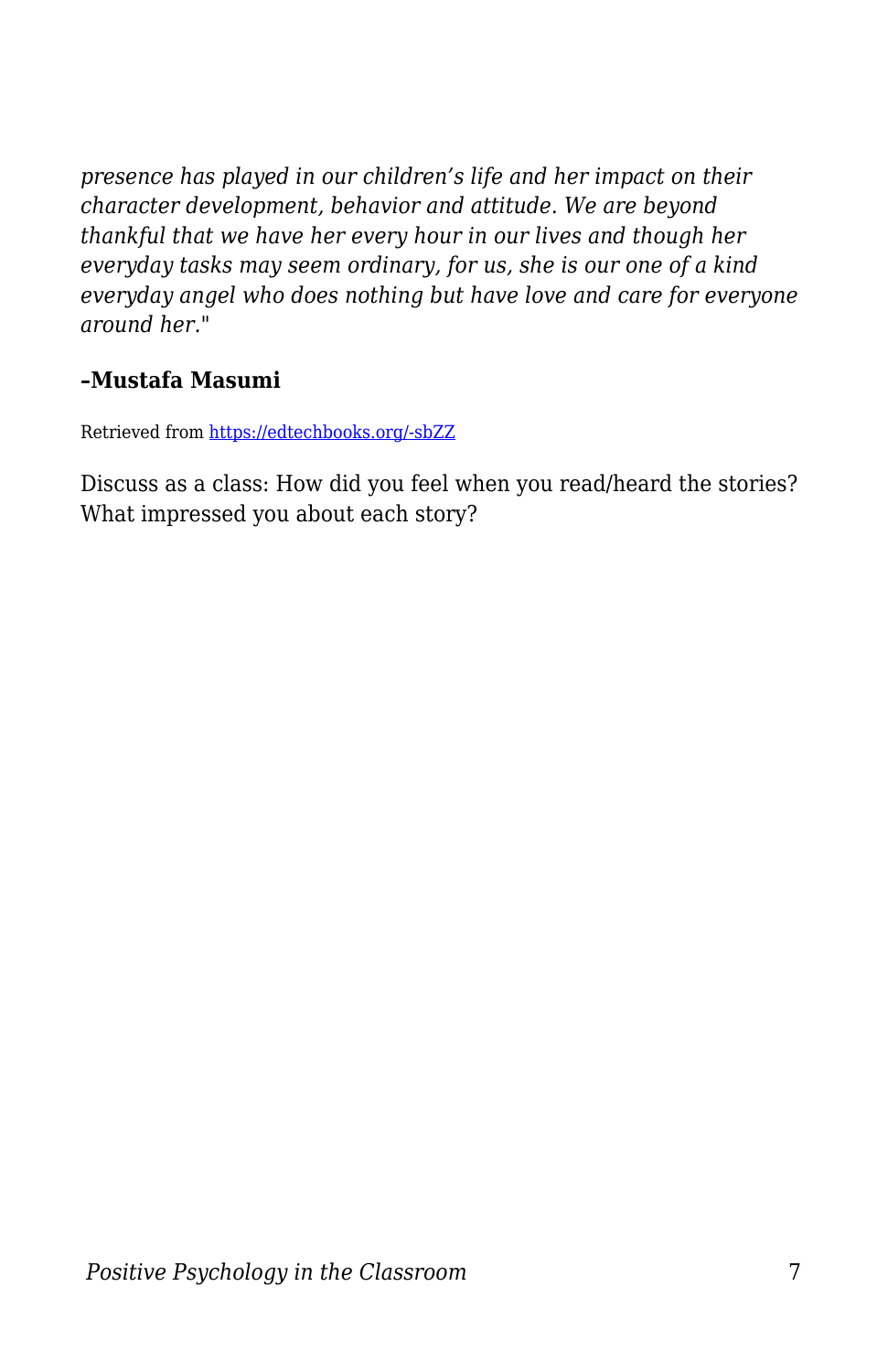# **Activity 3: Listening/Speaking**

On March 8 people in many parts of the world celebrate International Women/Mother's Day. Is this something you celebrate in your country on March 8th? On this day, many people thank their mothers/wives/daughters/sisters, etc. by writing notes to them, calling them on the phone, buying them flowers and small gifts.

We will now watch another video that is similar to the stories we have read. Some people have done a Gratitude Experiment in which they asked participants to do something that many of them have never done before.

As you watch it, think about what impressed you the most in the video. **Please watch only to minute 5:00 (Later on in the video there is some bad language)**

[An Experiment in Gratitude](https://www.youtube.com/watch?v=oHv6vTKD6lg)

## [https://edtechbooks.org/-ZIY](https://www.youtube.com/watch?v=oHv6vTKD6lg)

Now it's your turn...

Think of an influential person in your life. Write down a few sentences about that person. Why are they influential? How have they helped you?

Now call them and express your gratitude for them. If calling is impossible, have students write an email/text message and send it to the person right away.

## **Class Discussion: How do you feel? What was easy about this activity? What was difficult? Why?**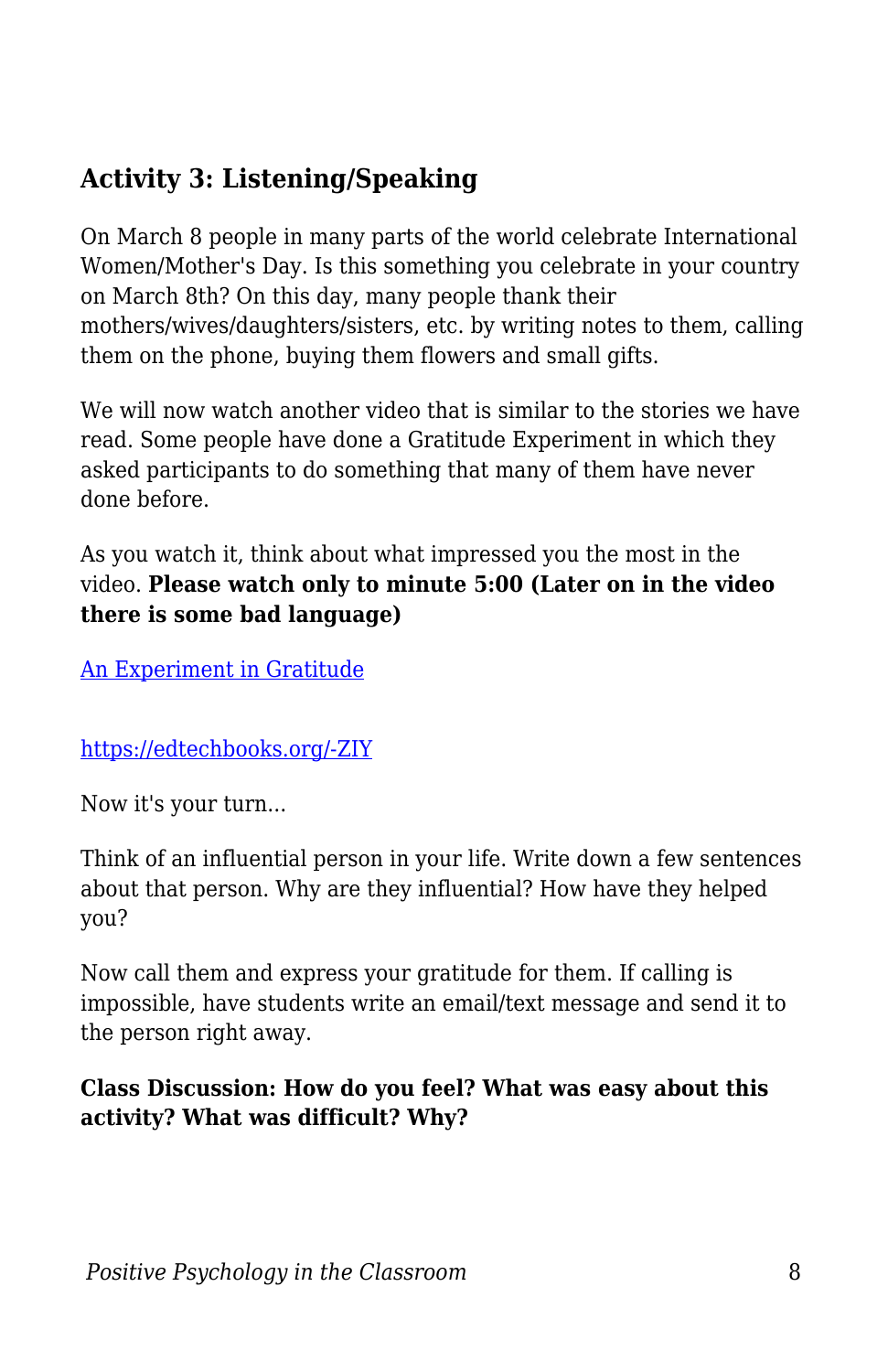# **Follow-Up**

## **Tuesday:**

Discuss with a partner. You might need to explain some vocabulary words depending on the proficiency level of your students. Research has shown that there are many benefits to expressing gratitude. Some say that "grateful individuals tend to be agreeable, emotionally stable, self-confident but less narcissistic, and non-materialistic." (Watkins et al., 2009) Do you agree with this statement? Why? Have you seen this in your life?

#### **Wednesday:**

Discuss the following quote with a partner:

"The deepest craving of human nature is the need to be appreciated." --William James

#### **Thursday:**

Discuss with a partner

"Gratitude is not only the greatest of virtues, but the parent of all the others." — Marcus Tullius Cicero

Additional Videos:

*It's a Wonderful Life:*

*"Synopsis:* George Bailey has so many problems he is thinking about ending it all - and it's Christmas! As the angels discuss George, we see his life in flashback. As George is about to jump from a bridge, he ends up rescuing his guardian angel, Clarence - who then shows George what his town would have looked like if it hadn't been for all his good deeds over the years."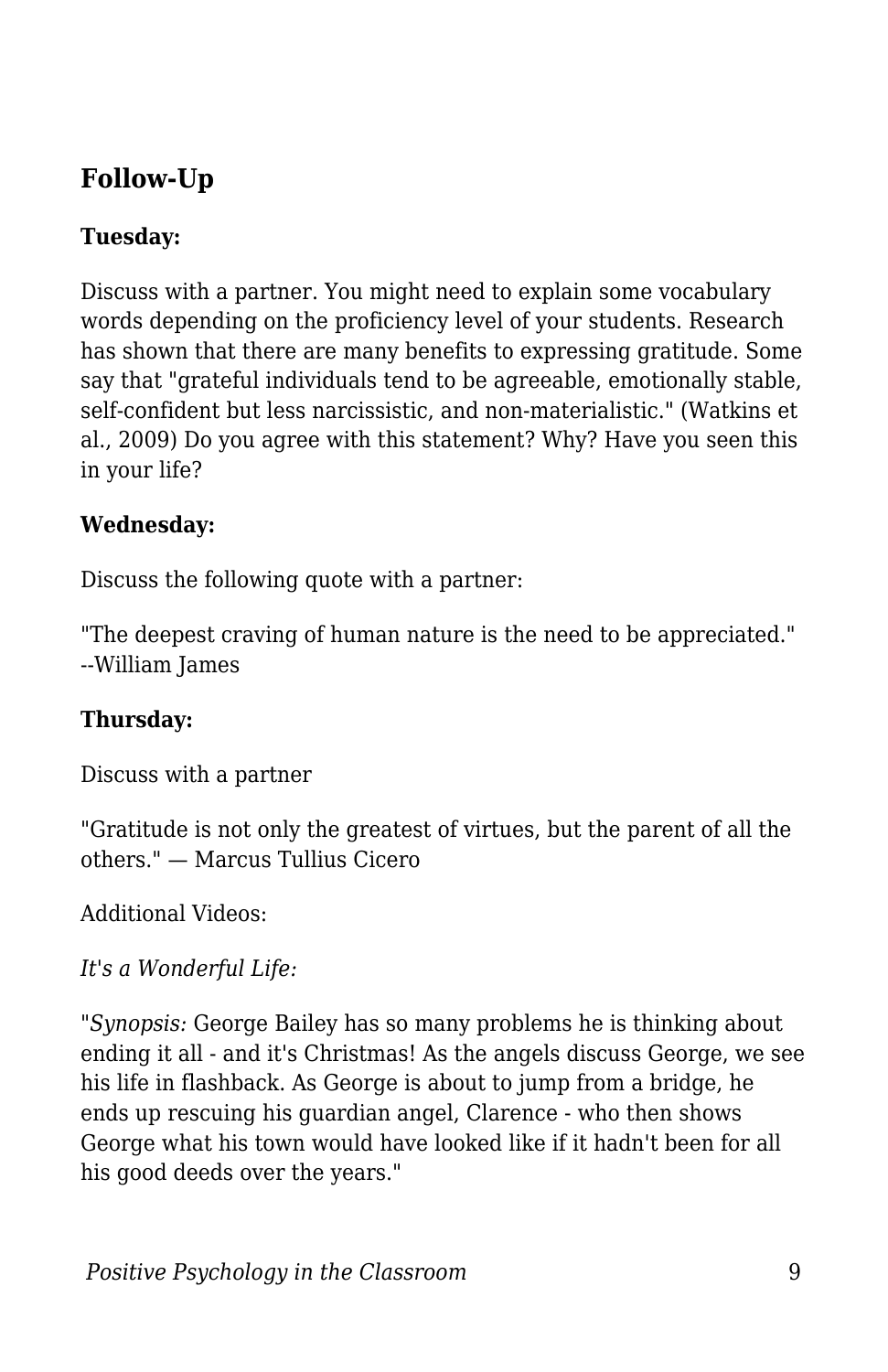Retrieved from [wikipedia.org](https://edtechbooks.org/PositivePsychologyintheClassroom/wikipedia.org)

[It's a Wonderful Life](https://www.youtube.com/watch?v=lxNXtjGY_Us)

[https://edtechbooks.org/-exvc](https://www.youtube.com/watch?v=lxNXtjGY_Us)

How is this an example of gratitude?